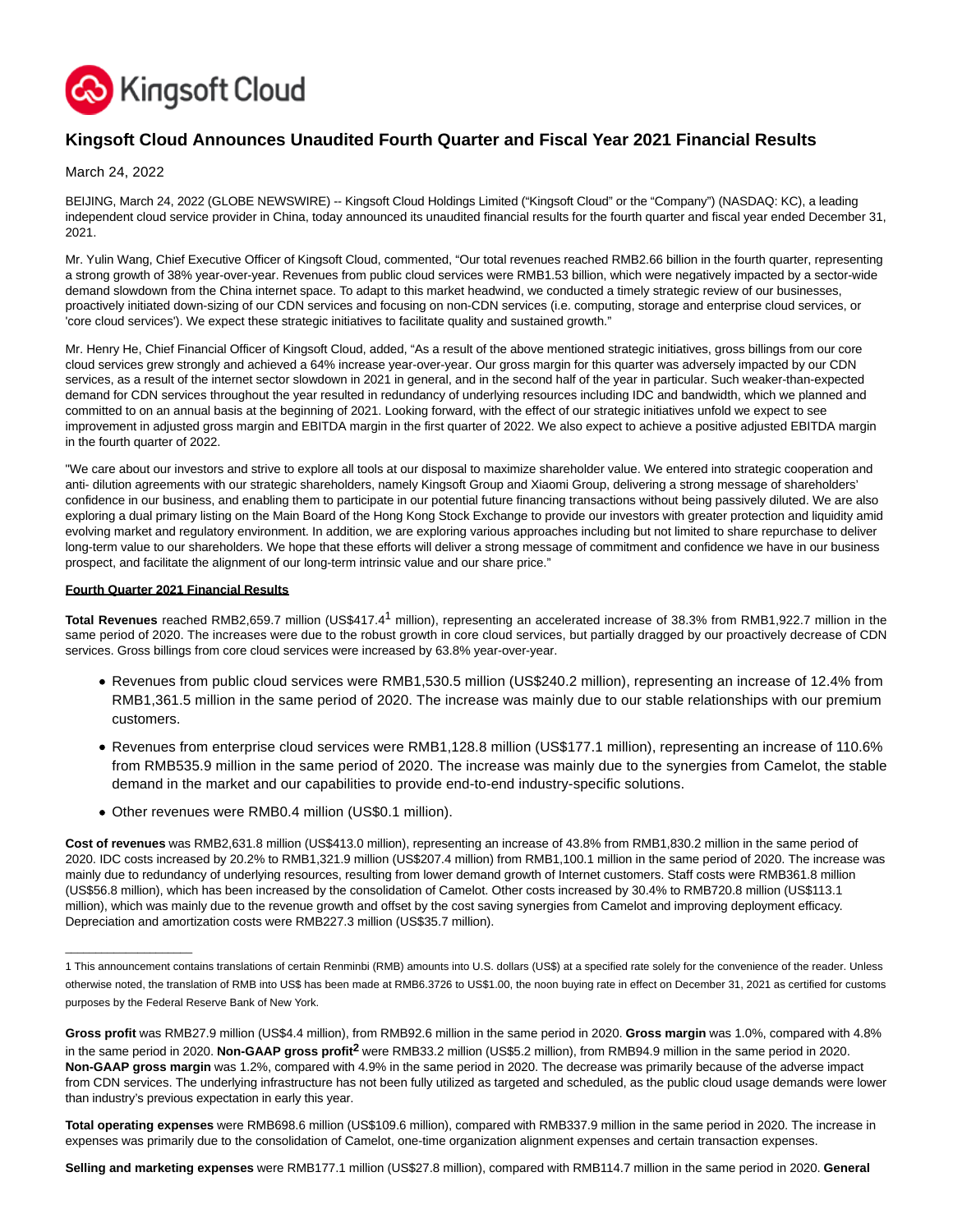**and administrative expenses** were RMB243.3 million (US\$38.2 million), compared with RMB42.2 million in the same period in 2020. **Research and development expenses** were RMB278.2 million (US\$43.7 million), compared with RMB181.1 million in the same period in 2020. **Operating loss** was RMB670.7 million (US\$105.2 million), compared with operating loss of RMB245.3 million in the same quarter of 2020.

**Net loss** was RMB482.2 million (US\$75.7 million), compared with net loss of RMB105.2 million in the same quarter of 2020.

**Non-GAAP net loss** was RMB556.2 million (US\$87.3 million), compared with net loss of RMB174.3 million in the same quarter of 2020.

**Non-GAAP EBITDA** was RMB-278.0 million (US\$-43.6 million), compared with RMB-17.5 million in the same quarter of 2020. The decrease of Non-GAAP EBITDA was due to the changes of gross profits, the consolidation impact of Camelot, the increase of one-time personnel adjustment expenses and Camelot transaction expenses. **Non-GAAP EBITDA margin** was -10.5%, compared with -0.9% in the same quarter of 2020.

**Basic and diluted net loss per share** was RMB0.13 (US\$0.02), compared with RMB0.03 in the same quarter of 2020.

**Cash and cash equivalents and short-term investments** were RMB6,708.6 million (US\$1,052.7 million) as of December 31, 2021, compared to RMB6,117.7 million as of December 31, 2020.

**Outstanding ordinary shares** were 3,646,381,840 as of December 31, 2021, equivalent to about 243,092,123 ADSs.

#### **Fiscal Year 2021 Financial Results**

**Total Revenues** reached RMB9,060.8 million (US\$1,421.8 million), representing an accelerated increase of 37.8% from RMB6,577.3 million in 2020. The increases were due to both the public cloud services and enterprise cloud services.

- Revenues from public cloud services were RMB6,159.1 million (US\$966.5 million), representing an increase of 19.2% from RMB5,166.9 million in 2020.
- Revenues from enterprise cloud services were RMB2,897.8 million (US\$454.7 million), representing an increase of 111.1% from RMB1,372.7 million in 2020.
- Other revenues were RMB3.9 million (US\$0.6 million).

**Cost of revenues** was RMB8,709.5 million (US\$1,366.7 million), representing an increase of 40.0% from RMB6,220.3 million in 2020. IDC costs increased by 25.7% to RMB5,101.5 million (US\$800.5 million) from RMB4,058.8 million in 2020. The increase was mainly due to the revenue growth, lock-up usage of bandwidth redundancy of underlying resources, resulting from lower demand growth of Internet customers. Staff costs were RMB517.7 million (US\$81.2 million), which has been increased by the consolidation of Camelot. Other costs were RMB2,305.1 million (US\$361.8 million). Depreciation and amortization costs were RMB785.2 million (US\$123.2 million).

**Gross profit** was RMB351.3 million (US\$55.1 million), from RMB357.0 million in 2020. **Gross margin** was 3.9%, compared with 5.4% in 2020. **Non-GAAP gross profit** was RMB368.8 million (US\$57.9 million), from RMB367.6 million in 2020. **Non-GAAP gross margin** was 4.1%, compared with 5.6% in 2020. The decrease was primarily because of CDN services.

**Selling and marketing expenses** were RMB518.2 million (US\$81.3 million), compared with RMB409.2 million in 2020. **General and administrative expenses** were RMB601.7 million (US\$94.4 million), compared with RMB379.9 million in 2020. **Research and development expenses** were RMB1,043.8 million (US\$163.8 million), compared with RMB775.1 million in 2020. **Operating loss** was RMB1,812.4 million (US\$284.4 million), compared with operating loss of RMB1,207.3 million in 2020.

**Net loss** was RMB1,591.8 million (US\$249.8 million), compared with net loss of RMB962.2 million in 2020.

**Non-GAAP net loss** was RMB1,373.9 million (US\$215.6 million), compared with net loss of RMB824.4 million in 2020.

**Non-GAAP EBITDA** was RMB-522.4 million (US\$-82.0 million), compared with RMB-119.1 million in 2020. The decrease of Non-GAAP EBITDA was due to the changes of gross profits, the consolidation impact of Camelot, the increase of one-time personnel adjustment expenses and Camelot transaction expenses. **Non-GAAP EBITDA margin** was -5.8%, compared with -1.8% in 2020.

**Basic and diluted net loss per share** was RMB0.46 (US\$0.07), compared with RMB0.41 in 2020.

#### **Business Outlook**

 $\_$ 

For the first quarter of 2022, the Company expects total revenues to be between RMB2.05 billion and RMB2.15 billion, representing a year- over-year growth of 13% to 19%. Gross billings from CDN services are expected to decreased by 20%-25%, and core cloud services increased by 49%-55%. The Company also expects adjusted gross margin and EBITDA margin in the first quarter of 2022 will be better than in the fourth quarter of 2021, and the adjusted EBITDA margin breakeven in the fourth quarter of 2022. This forecast reflects the Company's current and preliminary views on the market and operational conditions, which are subject to change.

#### **Conference Call Information**

The Company will hold a conference call on Thursday, March 24, 2022, at 8:00 A.M. Eastern Time (8:00 P.M. Beijing/Hong Kong Time on the same day) to discuss the financial results.

Participants can register for the conference call by navigating t[o http://apac.directeventreg.com/registration/event/8729343. O](https://www.globenewswire.com/Tracker?data=-7ZlGeUh96I8xWqacpMpfEsV2HT3TBx-5XPVj_aBnXCsqnUM2vTP58uxrJF55sM9kfnHA2qYFEyE36UMUV0qiiMclX03zcJsB8rmEZ_n0tVRO__WctEeF_9YQvpEhSmfhJDERwB1n6R7nzcB6LkUPj5bgXYebHbGAsJbPZLcn-4AGdtrxZ2yNke0mQrNWDIJ)nce preregistration has been completed, participants will receive dial-in numbers, direct event passcode, and a unique registrant ID.

<sup>2</sup> Non-GAAP gross profit is defined as gross profit excluding share-based compensation allocated in the cost of revenues and we define Non-GAAP gross margin as Non-GAAP gross profit as a percentage of revenues. See "Use of Non-GAAP Financial Measures" set forth at the end of this press release.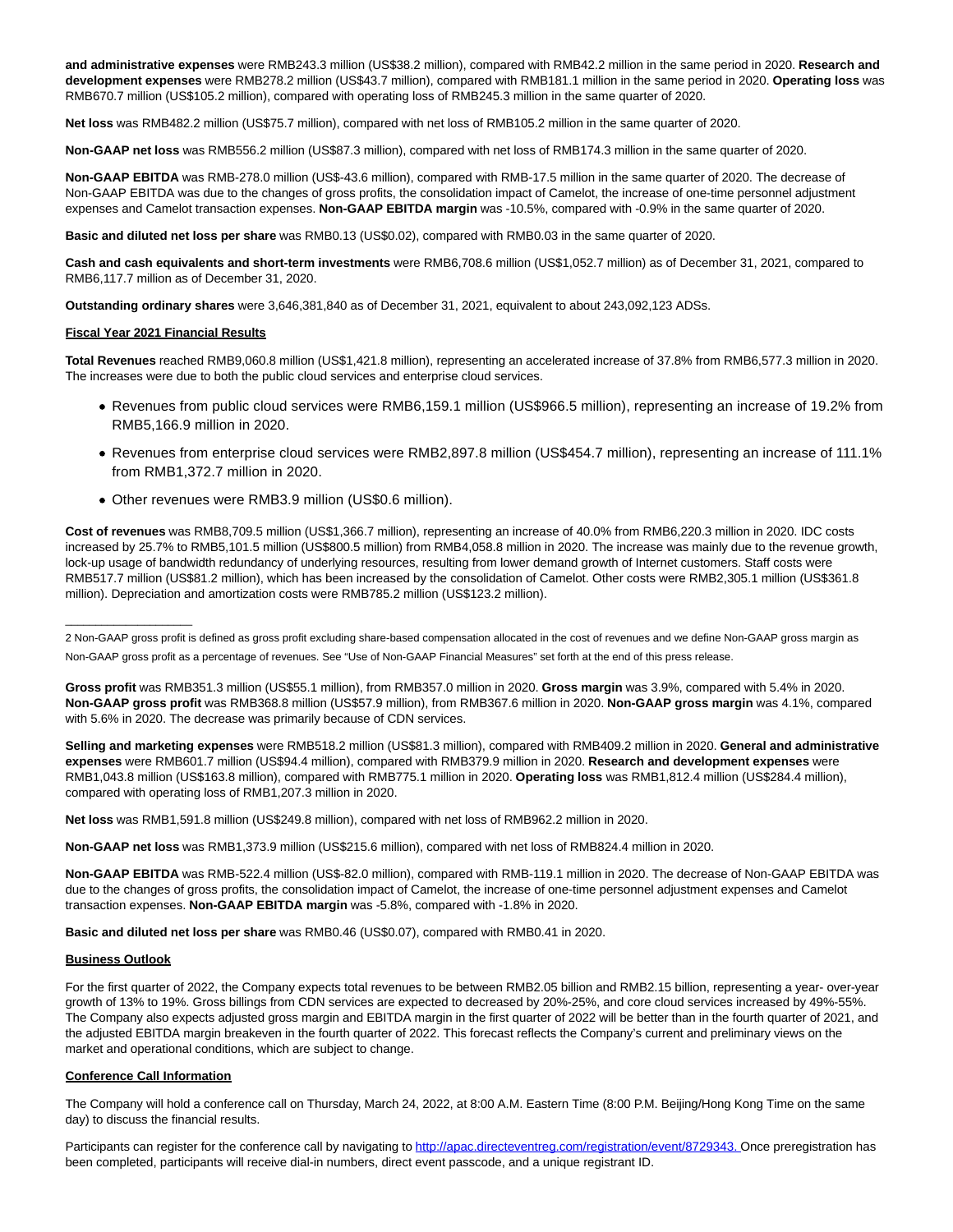To join the conference, simply dial the number in the calendar invite you receive after preregistering, enter the passcode followed by your registrant ID, and you will join the conference instantly.

A telephone replay of the call will be available after the conclusion of the conference call through 9:00 a.m. U.S. Eastern Time, April 1, 2022. The dial-in details for the replay are as follows:

International: +61-2-8199-0299 U.S. Toll Free: +1-855-452-5696 Mainland China Toll Free: 800-988-0601 Hong Kong Toll Free: 800-963-117 Conference ID: 8729343

A live and archived webcast of the conference call will also be available at the Company's investor relations website at [http://ir.ksyun.com/.](https://www.globenewswire.com/Tracker?data=-7ZlGeUh96I8xWqacpMpfENavcwW6AaBt9HEcUStsblvuoLoXOyOx6_swJWpThjBOTVhw6mGWZ9Ub6p2HVrdBg==)

#### **Use of Non-GAAP Financial Measures**

The unaudited condensed consolidated financial information is prepared in conformity with accounting principles generally accepted in the United States of America ("U.S. GAAP"). In evaluating our business, we consider and use certain non-GAAP measures, Non-GAAP gross profit, Non-GAAP gross margin, Non-GAAP EBITDA, Non-GAAP EBITDA margin, Non-GAAP net loss and Non-GAAP net loss margin, as supplemental measures to review and assess our operating performance. The presentation of these non-GAAP financial measures is not intended to be considered in isolation or as a substitute for the financial information prepared and presented in accordance with U.S. GAAP. We define Non-GAAP gross profit as gross profit excluding share-based compensation allocated in the cost of revenues, and we define Non-GAAP gross margin as Non-GAAP gross profit as a percentage of revenues. We define Non-GAAP net loss as net loss excluding share-based compensation, foreign exchange (gain) loss, net other gain and net other expense (income) and we define Non-GAAP net loss margin as Non-GAAP net loss as a percentage of revenues. We define Non-GAAP EBITDA as Non-GAAP net loss excluding interest income, interest expense, income tax expense and depreciation and amortization, and we define Non-GAAP EBITDA margin as Non-GAAP EBITDA as a percentage of revenues. We present these non-GAAP financial measures because they are used by our management to evaluate our operating performance and formulate business plans. We also believe that the use of these non-GAAP measures facilitates investors' assessment of our operating performance.

These non-GAAP financial measures are not defined under U.S. GAAP and are not presented in accordance with U.S. GAAP. These non-GAAP financial measures have limitations as analytical tools. One of the key limitations of using these non-GAAP financial measures is that they do not reflect all items of income and expense that affect our operations. Further, these non-GAAP measures may differ from the non-GAAP information used by other companies, including peer companies, and therefore their comparability may be limited.

We compensate for these limitations by reconciling these non-GAAP financial measures to the nearest U.S. GAAP performance measure, all of which should be considered when evaluating our performance. We encourage you to review our financial information in its entirety and not rely on a single financial measure.

### **Exchange Rate Information**

This press release contains translations of certain RMB amounts into U.S. dollars at specified rates solely for the convenience of readers. Unless otherwise noted, all translations from RMB to U.S. dollars, in this press release, were made at a rate of RMB6.3726 to US\$1.00, the noon buying rate in effect on December 31, 2021 as certified for customs purposes by the Federal Reserve Bank of New York.

#### **Safe Harbor Statement**

This press release does not, and is not intended to, constitute an offer to sell or a solicitation of an offer to purchase any of our securities in the United States, Hong Kong or elsewhere. It does not, and is not intended to, constitute an offer, solicitation or sale of any securities in any jurisdiction in which such an offer, solicitation or sale would be unlawful. Any offers, solicitations or offers to buy, or any sales of securities will be made in accordance with the requirements of the Securities Act of 1933, as amended as well as other applicable laws and regulations.

This announcement contains forward-looking statements. These statements are made under the "safe harbor" provisions of the U.S. Private Securities Litigation Reform Act of 1995. These forward-looking statements can be identified by terminology such as "will," "expects," "anticipates," "future," "intends," "plans," "believes," "estimates" and similar statements. Among other things, the Business Outlook, and quotations from management in this announcement, as well as Kingsoft Cloud's strategic and operational plans, contain forward-looking statements. Kingsoft Cloud may also make written or oral forward-looking statements in its periodic reports to the U.S. Securities and Exchange Commission ("SEC"), in its annual report to shareholders, in press releases and other written materials and in oral statements made by its officers, directors or employees to fourth parties. Statements that are not historical facts, including but not limited to statements about Kingsoft Cloud's beliefs and expectations, are forward-looking statements. Forward- looking statements involve inherent risks and uncertainties. A number of factors could cause actual results to differ materially from those contained in any forward-looking statement, including but not limited to the following: Kingsoft Cloud's goals and strategies; Kingsoft Cloud's future business development, results of operations and financial condition; relevant government policies and regulations relating to Kingsoft Cloud's business and industry; the expected growth of the cloud service market in China; the expectation regarding the rate at which to gain customers, especially Premium Customers; Kingsoft Cloud's ability to monetize the customer base; fluctuations in general economic and business conditions in China; the impact of the COVID-19 to Kingsoft Cloud's business operations and the economy in China and elsewhere generally; China's political or social conditions and assumptions underlying or related to any of the foregoing. Further information regarding these and other risks is included in Kingsoft Cloud's filings with the SEC. All information provided in this press release and in the attachments is as of the date of this press release, and Kingsoft Cloud does not undertake any obligation to update any forward-looking statement, except as required under applicable law.

#### **About Kingsoft Cloud Holdings Limited**

Kingsoft Cloud Holdings Limited (NASDAQ: KC) is a leading independent cloud service provider in China. Kingsoft Cloud has built a comprehensive and reliable cloud platform consisting of extensive cloud infrastructure, cutting-edge cloud products and well-architected industry-specific solutions across public cloud and enterprise cloud.

For more information, please visit: [http://ir.ksyun.com.](https://www.globenewswire.com/Tracker?data=-7ZlGeUh96I8xWqacpMpfLuZKEJ751Y1lG6vbu5gz1rzwq0LLGk-YqX7X9X3s1l0s5pMrmxkuCbUAjqhVJ1mmA==)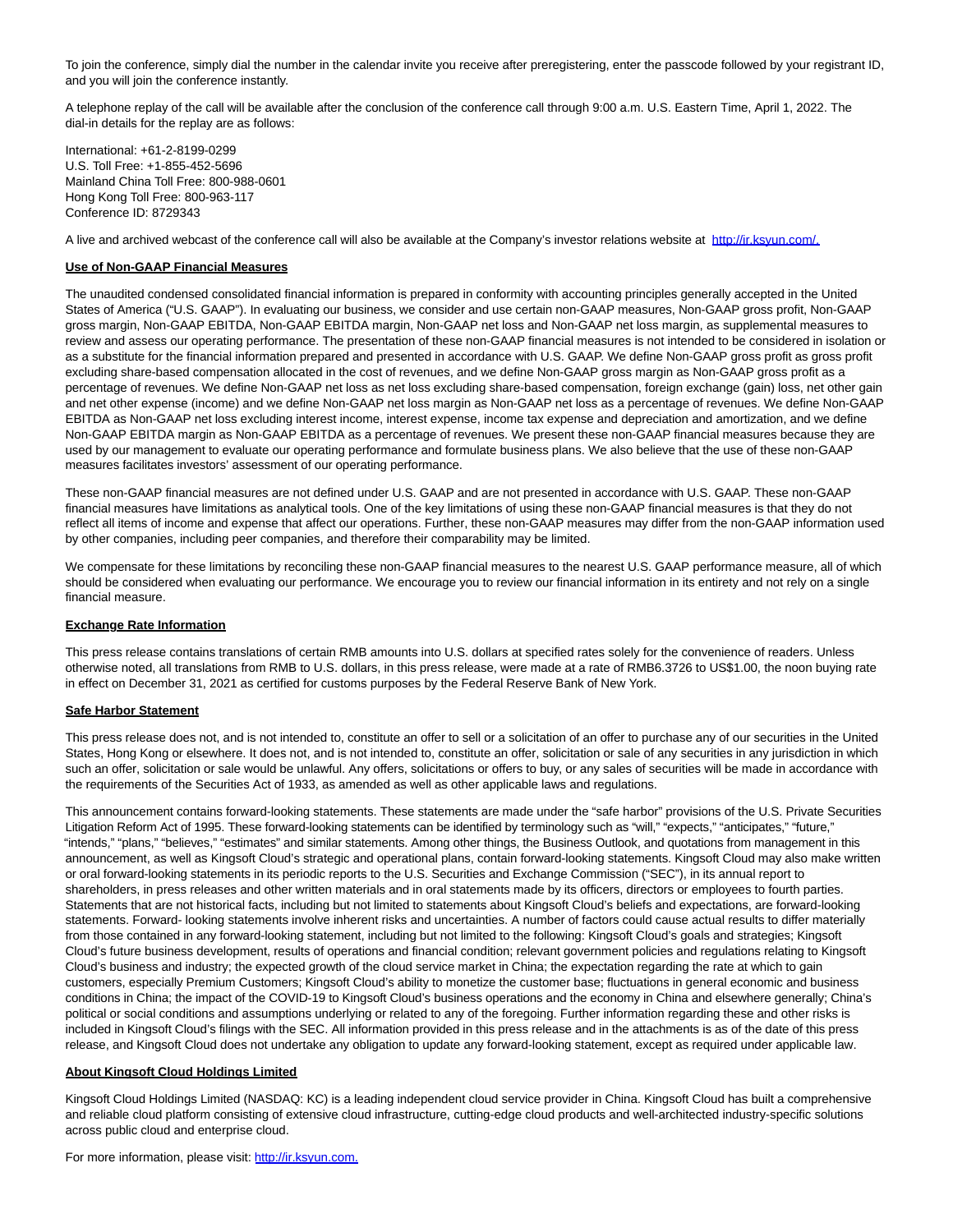### **For investor and media inquiries, please contact:**

Kingsoft Cloud Holdings Limited Nicole Shan Tel: +86 (10) 6292-7777 Ext. 6300 [Email: ksc-ir@kingsoft.com](https://www.globenewswire.com/Tracker?data=TpNz706qTTNBtTeWhi4alVPBPV-VA_Rk0d5ZyIxt5cDnciDvOvnCLfhzrjNkxcPYozpenHITAd1tbzwF5HtUNnX3PByKT8xmzOuwdEaCFmE=)

Christensen In China Mr. Eric Yuan Phone: +86-10-5900-1548 [Email: Eyuan@christensenir.com](https://www.globenewswire.com/Tracker?data=TpNz706qTTNBtTeWhi4aldPB8sQ9N6V4-WpEGN9A0t1Nz8Z8xFv2zMT9oZSD8_kDGjm5sgAs_ukHUQlt-RFbh_usaitVXPzxCXpa6Yi4Kb2nkHZrdHqWSXbIEQIqMLRv)

In US Ms. Linda Bergkamp Phone: +1-480-6143004 [Email: lbergkamp@christensenir.com](https://www.globenewswire.com/Tracker?data=TpNz706qTTNBtTeWhi4aldGQUkVw_W9Bty0jpN1R5vETG6Y8w8CdAV-wPVM-Jze8wtXsH8ec8OdKe2Trdwy5XFbgAiEZ8O8ldps4zuOQz2rXVrYG9LZ_Yt8BT2Ko9_k6)

### **KINGSOFT CLOUD HOLDINGS LIMITED UNAUDITED CONDENSED CONSOLIDATED BALANCE SHEETS (All amounts in thousands)**

|                                                | Dec 31,<br>2020 | Dec 31,<br>2021 | Dec31,<br>2021 |
|------------------------------------------------|-----------------|-----------------|----------------|
|                                                | <b>RMB</b>      | <b>RMB</b>      | US\$           |
| <b>ASSETS</b>                                  |                 |                 |                |
| <b>Current assets:</b>                         |                 |                 |                |
| Cash and cash equivalents                      | 3,424,674       | 4,217,528       | 661,822        |
| Restricted cash                                |                 | 239,093         | 37,519         |
| Accounts receivable, net                       | 2,334,871       | 3,570,975       | 560,364        |
| Short-term investments                         | 2,693,019       | 2,491,056       | 390,901        |
| Prepayments and other assets                   | 887,086         | 1,687,021       | 264,730        |
| Amounts due from related parties               | 205,068         | 207,143         | 32,505         |
| <b>Total current assets</b>                    | 9,544,718       | 12,412,816      | 1,947,841      |
| <b>Non-current assets:</b>                     |                 |                 |                |
| Property and equipment, net                    | 1,956,790       | 2,364,103       | 370,979        |
| Intangible assets, net                         | 16,573          | 1,169,767       | 183,562        |
| Prepayments and other assets                   | 11,824          | 29,066          | 4,561          |
| <b>Equity investments</b>                      | 126,583         | 207,166         | 32,509         |
| Goodwill                                       |                 | 4,625,115       | 725,781        |
| Amounts due from related parties               | 5,758           | 5,758           | 904            |
| Operating lease right-of-use assets            | 266,968         | 256,451         | 40,243         |
| Deferred tax assets, net                       |                 | 7,798           | 1,224          |
| <b>Total non-current assets</b>                | 2,384,496       | 8,665,224       | 1,359,763      |
| Total assets                                   | 11,929,214      | 21,078,040      | 3,307,604      |
| <b>LIABILITIES AND SHAREHOLDERS' EQUITY</b>    |                 |                 |                |
| <b>Current liabilities:</b>                    |                 |                 |                |
| Short-term bank loans                          | 278,488         | 1,348,166       | 211,557        |
| Accounts payable                               | 2,057,355       | 2,938,632       | 461,135        |
| Accrued expenses and other current liabilities | 845,374         | 2,223,840       | 348,969        |
| Long-term bank loan, current portion           | 74,351          |                 |                |
| Income tax payable                             | 20,564          | 60,217          | 9,449          |
| Amounts due to related parties                 | 112,998         | 836,435         | 131,255        |
| Current operating lease liabilities            | 76,469          | 108,590         | 17,040         |
| <b>Total current liabilities</b>               | 3,465,599       | 7,515,880       | 1,179,405      |
| <b>Non-current liabilities:</b>                |                 |                 |                |
| Deferred tax liabilities                       | 29              | 205,889         | 32,308         |
| Amounts due to related parties                 |                 | 472,882         | 74,206         |
| Other liabilities                              | 40,578          | 1,232,677       | 193,434        |
| Non-current operating lease liabilities        | 182,958         | 158,289         | 24,839         |
| <b>Total non-current liabilities</b>           | 223,565         | 2,069,737       | 324,787        |
| <b>Total liabilities</b>                       | 3,689,164       | 9,585,617       | 1,504,192      |
| Shareholders' equity:                          |                 |                 |                |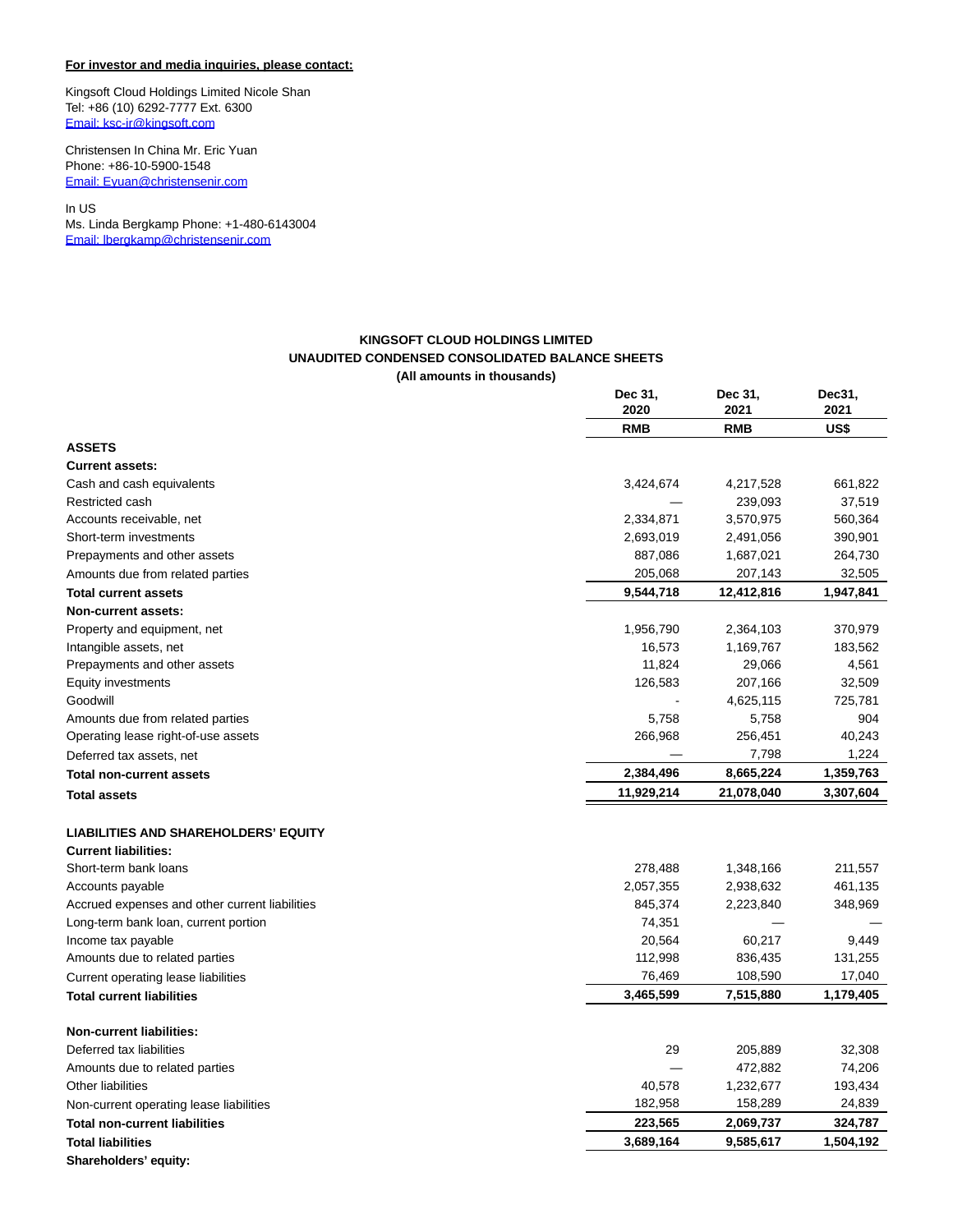| Ordinary shares                                                   | 22.801      | 24.782      | 3.889         |
|-------------------------------------------------------------------|-------------|-------------|---------------|
| Additional paid-in capital                                        | 14.149.984  | 18,245,801  | 2,863,164     |
| Accumulated deficit                                               | (5,864,356) | (7,458,752) | (1, 170, 441) |
| Accumulated other comprehensive loss                              | (68, 440)   | (207, 882)  | (32,621)      |
| <b>Total Kingsoft Cloud Holdings Limited shareholders' equity</b> | 8,239,989   | 10,603,949  | 1,663,991     |
| Noncontrolling interests                                          | 61          | 888.474     | 139,421       |
| <b>Total equity</b>                                               | 8.240.050   | 11.492.423  | 1,803,412     |
| Total liabilities and shareholders' equity                        | 11,929,214  | 21.078.040  | 3,307,604     |

# **KINGSOFT CLOUD HOLDINGS LIMITED UNAUDITED CONDENSED CONSOLIDATED STATEMENTS OF COMPREHENSIVE LOSS (All amounts in thousands, except for share and per share data)**

|                                                                    |                                                                                                   |                                                       | <b>Three Months Ended</b> |            |                 | <b>Twelve Months Ended</b> |                 |
|--------------------------------------------------------------------|---------------------------------------------------------------------------------------------------|-------------------------------------------------------|---------------------------|------------|-----------------|----------------------------|-----------------|
|                                                                    | Dec 31,<br>2020                                                                                   | Sep 30,<br>Dec 31,<br>Dec 31,<br>2021<br>2021<br>2021 |                           |            | Dec 31,<br>2020 | Dec 31,<br>2021            | Dec 31,<br>2021 |
|                                                                    | <b>RMB</b>                                                                                        | <b>RMB</b>                                            | <b>RMB</b>                | US\$       | <b>RMB</b>      | <b>RMB</b>                 | US\$            |
| <b>Revenues:</b>                                                   |                                                                                                   |                                                       |                           |            |                 |                            |                 |
| Public cloud services                                              | 1,361,505                                                                                         | 1,685,999                                             | 1,530,476                 | 240,165    | 5,166,851       | 6,159,085                  | 966,495         |
| Enterprise cloud services                                          | 535,920                                                                                           | 726,865                                               | 1,128,775                 | 177,129    | 1,372,689       | 2,897,817                  | 454,731         |
| <b>Others</b>                                                      | 25,321                                                                                            | 971                                                   | 479                       | 75         | 37,767          | 3,882                      | 609             |
| <b>Total revenues</b>                                              | 1,922,746                                                                                         | 2,413,835                                             | 2,659,730                 | 417,369    | 6,577,307       | 9,060,784                  | 1,421,835       |
| Cost of revenues                                                   | (1,830,176)                                                                                       | (2,325,423)                                           | (2,631,839)               | (412, 993) | (6, 220, 324)   | (8,709,496)                | (1,366,710)     |
| Gross profit                                                       | 92,570                                                                                            | 88,412                                                | 27,891                    | 4,376      | 356,983         | 351,288                    | 55,125          |
| Operating expenses:                                                |                                                                                                   |                                                       |                           |            |                 |                            |                 |
| Selling and marketing expenses                                     | (114, 666)                                                                                        | (132, 202)                                            | (177, 081)                | (27, 788)  | (409, 211)      | (518, 167)                 | (81, 312)       |
| General and administrative expenses                                | (42, 156)                                                                                         | (156, 573)                                            | (243, 315)                | (38, 181)  | (379, 892)      | (601, 702)                 | (94, 420)       |
| Research and development                                           |                                                                                                   |                                                       |                           |            |                 |                            |                 |
| expenses                                                           | (181,062)                                                                                         | (268, 721)                                            | (278, 202)                | (43, 656)  | (775, 130)      | (1,043,811)                | (163, 797)      |
| <b>Total operating expenses</b>                                    | (337, 884)                                                                                        | (557, 496)                                            | (698, 598)                | (109, 625) | (1, 564, 233)   | (2, 163, 680)              | (339, 529)      |
| <b>Operating loss</b>                                              | (245, 314)                                                                                        | (469, 084)                                            | (670, 707)                | (105, 249) | (1, 207, 250)   | (1,812,392)                | (284, 404)      |
| Interest income                                                    | 21,672                                                                                            | 14,668                                                | 20,601                    | 3,233      | 77,118          | 71,942                     | 11,289          |
| Interest expense                                                   | (1,838)                                                                                           | (14, 277)                                             | (27, 208)                 | (4,270)    | (9, 453)        | (52,040)                   | (8, 166)        |
| Foreign exchange (loss) gain                                       | 114,113                                                                                           | (32, 443)                                             | 47,363                    | 7,432      | 188,800         | 37,822                     | 5,935           |
| Other gain, net                                                    | 11,278                                                                                            |                                                       | 62,467                    | 9,802      | 14,301          | 83,606                     | 13,120          |
| Other (expense) income, net                                        | (1, 724)                                                                                          | (596)                                                 | 89,253                    | 14,006     | (10, 810)       | 95,047                     | 14,915          |
| Loss before income taxes                                           | (101, 813)                                                                                        | (501, 732)                                            | (478, 231)                | (75, 046)  | (947, 294)      | (1, 576, 015)              | (247, 311)      |
| Income tax expense                                                 | (3, 345)                                                                                          | (5,004)                                               | (3,982)                   | (625)      | (14, 904)       | (15, 741)                  | (2,470)         |
| <b>Net loss</b>                                                    | (105, 158)                                                                                        | (506,736)                                             | (482, 213)                | (75, 671)  | (962, 198)      | (1,591,756)                | (249, 781)      |
| Less: net income (loss) attributable to                            |                                                                                                   |                                                       |                           |            |                 |                            |                 |
| noncontrolling interests                                           | 54                                                                                                | 1,232                                                 | (4,287)                   | (673)      | 61              | (3,044)                    | (478)           |
| Net loss attributable to Kingsoft<br><b>Cloud Holdings Limited</b> | (105, 212)                                                                                        | (507, 968)                                            | (477, 926)                | (74, 998)  | (962, 259)      | (1,588,712)                | (249, 303)      |
| Accretion to redemption value of                                   |                                                                                                   |                                                       |                           |            |                 |                            |                 |
| redeemable convertible preferred<br>shares                         |                                                                                                   |                                                       |                           |            | (19,768)        |                            |                 |
| Net loss attributable to ordinary                                  |                                                                                                   |                                                       |                           |            |                 |                            |                 |
| shareholders                                                       | (105, 212)                                                                                        | (507, 968)                                            | (477, 926)                | (74, 998)  | (982, 027)      | (1,588,712)                | (249, 303)      |
| Net loss per share:                                                |                                                                                                   |                                                       |                           |            |                 |                            |                 |
| Basic and diluted                                                  | (0.03)                                                                                            | (0.15)                                                | (0.13)                    | (0.02)     | (0.41)          | (0.46)                     | (0.07)          |
| Shares used in the net loss per                                    |                                                                                                   |                                                       |                           |            |                 |                            |                 |
| share computation:                                                 |                                                                                                   |                                                       |                           |            |                 |                            |                 |
| Basic and diluted                                                  | 3,299,623,515 3,437,397,527 3,630,916,768 3,630,916,768 2,400,874,197 3,441,729,444 3,441,729,444 |                                                       |                           |            |                 |                            |                 |
| Other comprehensive income                                         |                                                                                                   |                                                       |                           |            |                 |                            |                 |
| (loss), net of tax of nil:                                         |                                                                                                   |                                                       |                           |            |                 |                            |                 |
| Foreign currency translation                                       |                                                                                                   |                                                       |                           |            |                 |                            |                 |
| adjustments                                                        | (327, 654)                                                                                        | 41,673                                                | (119, 133)                | (18, 695)  | (552, 788)      | (139, 575)                 | (21, 902)       |
| <b>Comprehensive loss</b>                                          | (432, 812)                                                                                        | (465,063)                                             | (601, 346)                | (94, 366)  | (1,514,986)     | (1,731,331)                | (271, 683)      |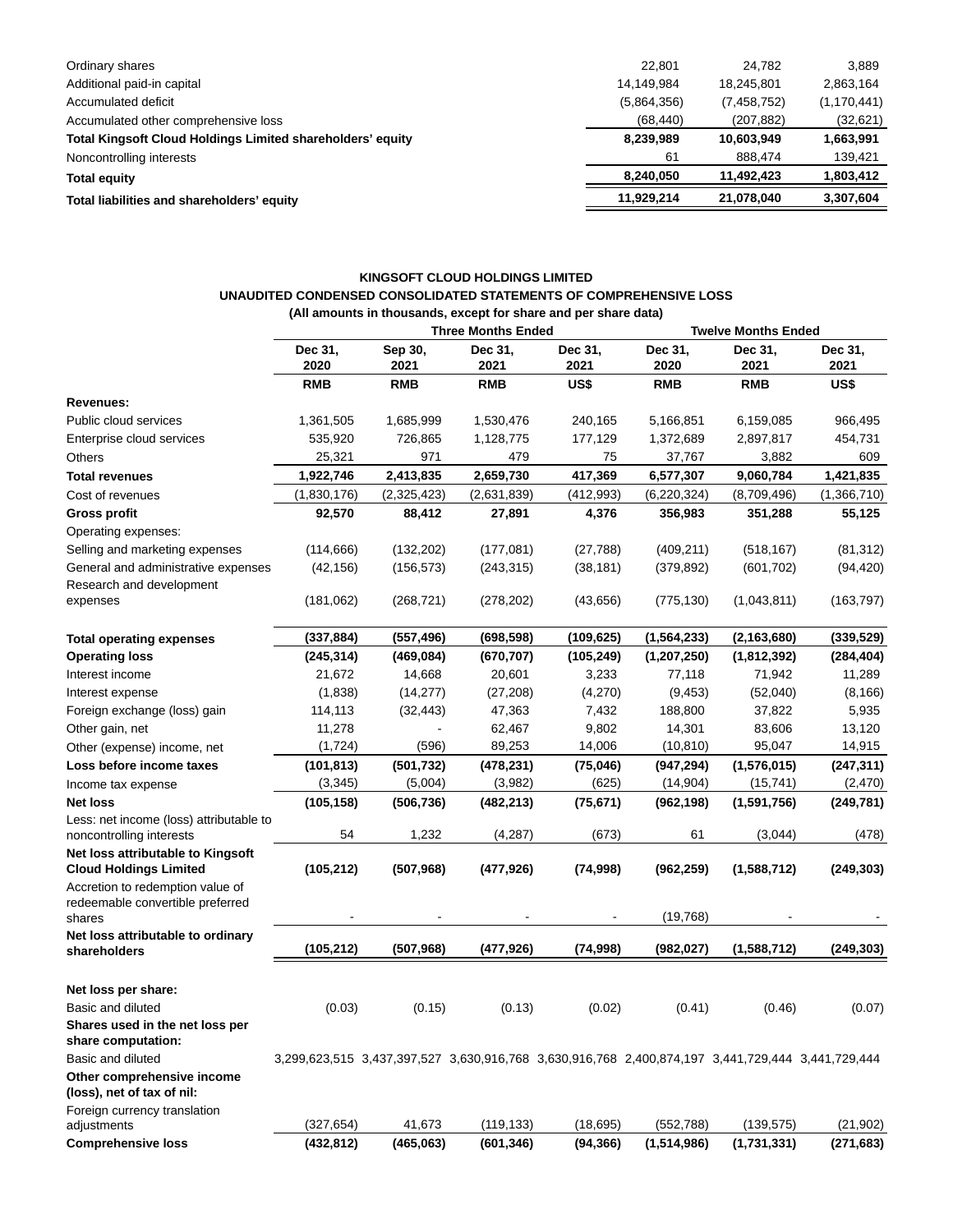| Less: Comprehensive income (loss)<br>attributable to noncontrolling<br>interests             | 54         | 1,232      | (4, 420)   | (694)     | 61          | (3, 177)    | (499)      |
|----------------------------------------------------------------------------------------------|------------|------------|------------|-----------|-------------|-------------|------------|
| Comprehensive loss attributable<br>to Kingsoft Cloud Holdings<br><b>Limited shareholders</b> | (432, 866) | (466, 295) | (596, 926) | (93, 672) | (1,515,047) | (1,728,154) | (271, 184) |
| Accretion to redemption value of<br>redeemable convertible preferred<br>shares               |            |            |            |           | (19,768)    |             |            |
| Comprehensive loss attributable<br>to ordinary shareholders                                  | (432, 866) | (466, 295) | (596, 926) | (93, 672) | (1,534,815) | (1,728,154) | (271, 184) |

## **KINGSOFT CLOUD HOLDINGS LIMITED RECONCILIATION OF GAAP AND NON-GAAP RESULTS (All amounts in thousands, except for percentage)**

|                                     |                 | <b>Three Months Ended</b>                             |            |       |                 | <b>Twelve Months Ended</b> |                 |  |  |
|-------------------------------------|-----------------|-------------------------------------------------------|------------|-------|-----------------|----------------------------|-----------------|--|--|
|                                     | Dec 31.<br>2020 | Dec 31.<br>Sep 30,<br>Dec 31.<br>2021<br>2021<br>2021 |            |       | Dec 31.<br>2020 | Dec 31.<br>2021            | Dec 31.<br>2021 |  |  |
|                                     | <b>RMB</b>      | <b>RMB</b>                                            | <b>RMB</b> | US\$  | <b>RMB</b>      | <b>RMB</b>                 | US\$            |  |  |
| <b>Gross profit</b>                 | 92.570          | 88.412                                                | 27.891     | 4.376 | 356.983         | 351.288                    | 55,125          |  |  |
| Adjustments:                        |                 |                                                       |            |       |                 |                            |                 |  |  |
| - Share-based compensation expenses | 2.321           | 3.741                                                 | 5.280      | 829   | 10.614          | 17.481                     | 2,743           |  |  |
| Adjusted gross profit               | 94,891          | 92,153                                                | 33,171     | 5.205 | 367.597         | 368,769                    | 57,868          |  |  |
|                                     |                 |                                                       |            |       |                 |                            |                 |  |  |

|                       |                 | <b>Three Months Ended</b> |                 | <b>Twelve Months Ended</b> |                 |  |
|-----------------------|-----------------|---------------------------|-----------------|----------------------------|-----------------|--|
|                       | Dec 31.<br>2020 | Sep 30.<br>2021           | Dec 31.<br>2021 | Dec 31.<br>2020            | Dec 31.<br>2021 |  |
| Gross margin          | 4.8%            | 3.7%                      | $1.0\%$         | 5.4%                       | 3.9%            |  |
| Adjusted gross margin | 4.9%            | 3.8%                      | 1.2%            | 5.6%                       | 4.1%            |  |

|                                     | <b>Three Months Ended</b> |                          |                 |                 | <b>Twelve Months Ended</b> |                 |                 |  |
|-------------------------------------|---------------------------|--------------------------|-----------------|-----------------|----------------------------|-----------------|-----------------|--|
|                                     | Dec 31,<br>2020           | Sep 30,<br>2021          | Dec 31,<br>2021 | Dec 31,<br>2021 | Dec 31,<br>2020            | Dec 31,<br>2021 | Dec 31,<br>2021 |  |
|                                     | <b>RMB</b>                | <b>RMB</b>               | <b>RMB</b>      | US\$            | <b>RMB</b>                 | <b>RMB</b>      | US\$            |  |
| <b>Net Loss</b>                     | (105,158)                 | (506, 736)               | (482, 213)      | (75, 671)       | (962,198)                  | (1,591,756)     | (249, 781)      |  |
| Adjustments:                        |                           |                          |                 |                 |                            |                 |                 |  |
| - Share-based compensation expenses | 54,543                    | 110,006                  | 125,139         | 19,637          | 330,114                    | 434,350         | 68,159          |  |
| - Foreign exchange loss (gain)      | (114,113)                 | 32,443                   | (47, 363)       | (7, 432)        | (188,800)                  | (37, 822)       | (5,935)         |  |
| - Other gain, net                   | (11, 278)                 | $\overline{\phantom{a}}$ | (62, 467)       | (9,802)         | (14, 301)                  | (83,606)        | (13, 120)       |  |
| - Other expense (income), net       | 1,724                     | 596                      | (89, 253)       | (14,006)        | 10,810                     | (95,047)        | (14, 915)       |  |
| Adjusted net loss                   | (174, 282)                | (363,691)                | (556, 157)      | (87, 274)       | (824,375)                  | (1,373,881)     | (215,592)       |  |
| Adjustments:                        |                           |                          |                 |                 |                            |                 |                 |  |
| - Interest income                   | (21, 672)                 | (14,668)                 | (20,601)        | (3,233)         | (77, 118)                  | (71, 942)       | (11, 289)       |  |
| - Interest expense                  | 1,838                     | 14,277                   | 27,208          | 4,270           | 9,453                      | 52,040          | 8,166           |  |
| - Income tax expense                | 3,345                     | 5,004                    | 3,982           | 625             | 14,904                     | 15,741          | 2,470           |  |
| - Depreciation and amortization     | 173,250                   | 218,450                  | 267,565         | 41,987          | 758,038                    | 855,604         | 134,263         |  |
| <b>Adjusted EBITDA</b>              | (17, 521)                 | (140, 628)               | (278,003)       | (43, 625)       | (119,098)                  | (522, 438)      | (81, 982)       |  |

|                               | <b>Three Months Ended</b> |                 | <b>Twelve Months Ended</b> |                 |                 |
|-------------------------------|---------------------------|-----------------|----------------------------|-----------------|-----------------|
|                               | Dec 31,<br>2020           | Sep 30,<br>2021 | Dec 31,<br>2021            | Dec 31.<br>2020 | Dec 31,<br>2021 |
| Net loss margin               | $-5.5%$                   | $-21.0%$        | $-18.1%$                   | -14.6%          | -17.6%          |
| Adjusted net loss margin      | $-9.1%$                   | $-15.1%$        | $-20.9%$                   | $-12.5%$        | $-15.2%$        |
| <b>Adjusted EBITDA Margin</b> | $-0.9%$                   | $-5.8%$         | $-10.5%$                   | $-1.8%$         | $-5.8%$         |